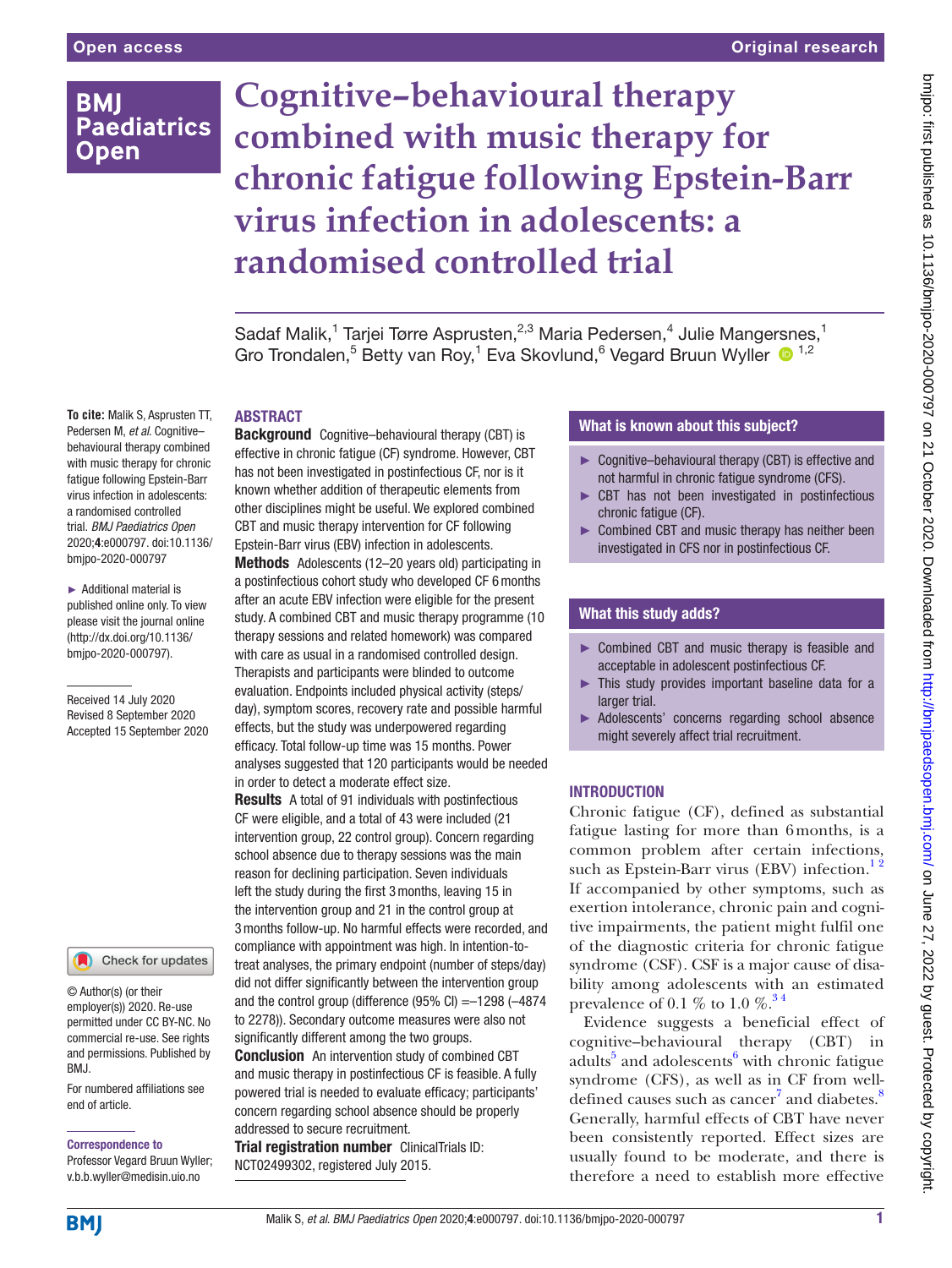treatment programmes. Furthermore, it is still unclear to what extent different subgroups respond differently to  $CBT<sup>9</sup>$  $CBT<sup>9</sup>$  $CBT<sup>9</sup>$ ; in particular, no study has specifically explored the effect of CBT in postinfectious CF and CFS.

Preliminary evidence suggests that a multidisciplinary approach combining CBT with other elements might improve effectiveness as compared with CBT alone in patients suffering from CFS.[10–13](#page-9-4) *Music therapy* is an evidence-based complementary therapy form used in many different clinical contexts.<sup>14 15</sup> Embodiment, emotional and relational experiences in a non-verbal medium, and regulation of arousal are core elements in clinical music therapy. There are no existing studies of music therapy in CF or CFS, but it has been proven effective in patients with related problems such as fibromy-algia<sup>16</sup> and long-term sick leave due to stress.<sup>[17](#page-9-7)</sup>

Based on these considerations, we have developed a mental training programme merging elements from music therapy with elements from CBT. The aim of the present study was to explore the usefulness of this mental training programme in adolescents suffering from CF after acute EBV infection. Outcome measures included physical activity, symptoms (such as fatigue, postexertional malaise, and pain), recovery from CF, and harmful effects of the training programme.

### **METHODS**

#### Design overview

The project entitled Chronic Fatigue Following Acute Epstein-Barr Virus Infection in Adolescents (CEBA) encompasses a prospective postinfectious cohort study followed by a clinical trial of a mental training programme in those participants that developed CF ([figure](#page-1-0) 1). The overall design of CEBA has been described elsewhere.<sup>18</sup> In short, from March 2015 until November 2016, EBV infected individuals fulfilling the following criteria were assessed for eligibility in the postinfectious cohort study: (1) a serological pattern indicating acute EBV infection; (2) age between 12 and 20years; and (3) living in one of the Norwegian counties Oslo, Akershus or Buskerud. Exclusion criteria were (1) more than 6weeks since debut of symptoms suggesting acute EBV infection; (2) any chronic disease that needed regular use of medication; (3) pregnancy.

A total of 200 adolescents with acute EBV infection were included and followed for 6months in the postinfectious cohort study. A total of 195 participants attended the 6months follow-up visit and were classified as non-CF or CF (dichotomised response  $\langle \text{or } \rangle 2$  4, respectively, on the Chalder Fatigue Questionnaire  $(CFQ)^{19}$  $(CFQ)^{19}$  $(CFQ)^{19}$ .

The CF cases (n=91) were assessed for eligibility in a separate clinical trial (ClinicalTrials ID: NCT02499302). This trial compared a mental training programme combining music therapy and CBT against care as usual within a randomised controlled design, as described in the present paper. The inclusion period of the trial lasted



<span id="page-1-0"></span>Figure 1 Flow chart of study participants. CFQ, Chalder Fatigue Questionnaire; EBV, Epstein-Barr virus; RCT, randomised controlled trial.

from September 2015 until May 2017; total follow-up time after randomisation was 15months.

Participation in the trial was based on informed consent, and thorough information both orally as well as in writing was provided to the participants and (if younger than 16years) to their parents/guardians.

#### Investigational program

At all encounters in CEBA, participants were subjected to a standardised investigational programme encompassing clinical assessment as well as biomarker sampling. A comprehensive overview is provided elsewhere $^{18}$ ; here, only investigations relevant for the present study are detailed:

*Physical activity* was monitored by the activPAL accelerometer device (PAL Technologies, Glasgow, Scotland) during seven consecutive days. The accelerometer was attached in the anterior midline on the participants' thigh with custom made, waterproof adhesive tape. The participants were instructed to wear the device at all times, and only take it off when the recording period was finished. The activPAL provides reliable data on both steps and position<sup>[20](#page-9-10)</sup>; in the present study, the mean number of steps per day was selected as the primary endpoint.

႕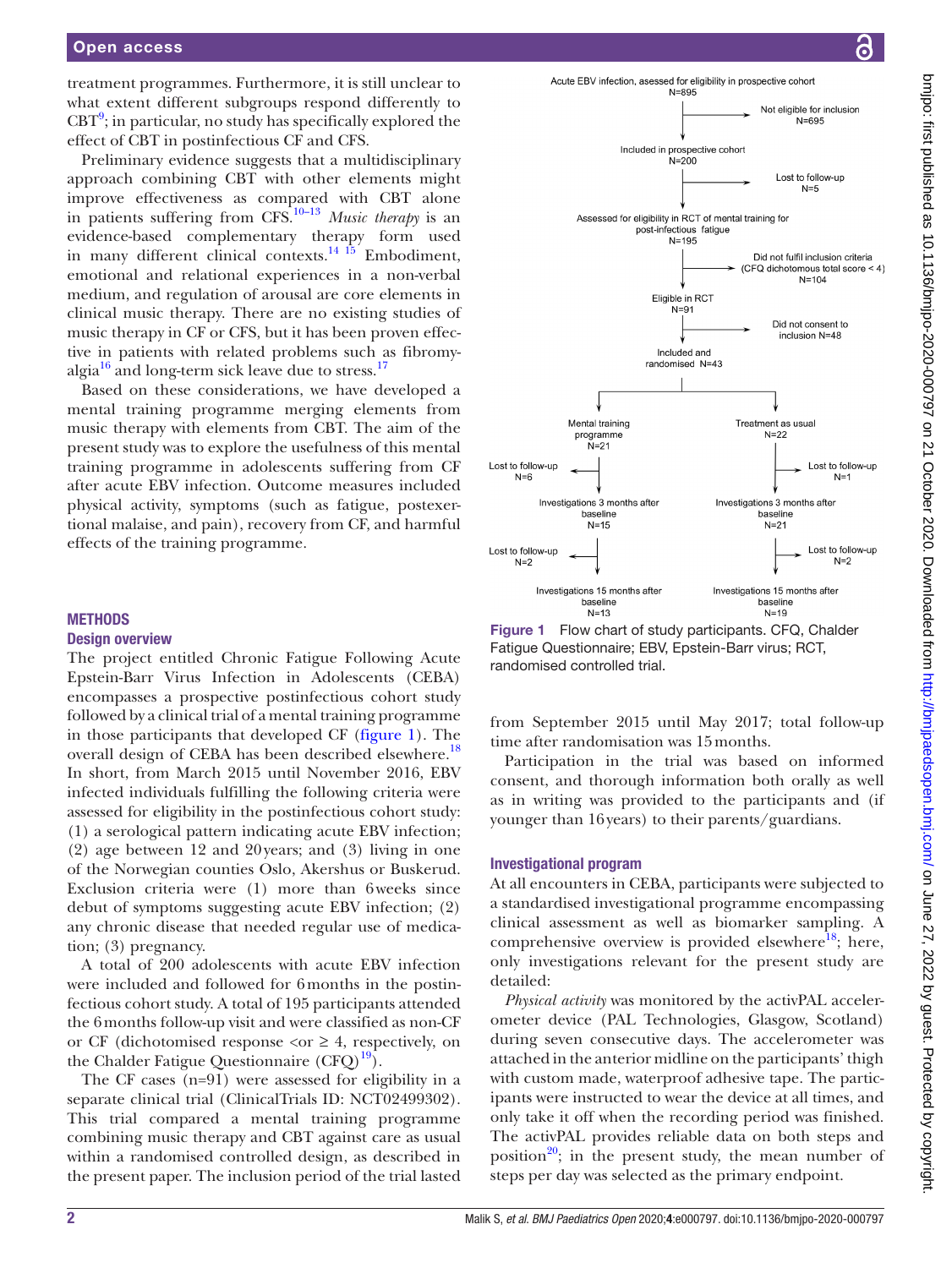*Symptoms* were charted by a composite questionnaire encompassing six different instruments; in the entire postinfectious cohort, Cronbach's alpha for these instruments ranged from 0.75 to 0.94, which was considered acceptable. The  $CFO<sup>19</sup>$  charts subjective experience of physical and mental fatigue, it has shown acceptable validity among adolescents, $^{21}$  $^{21}$  $^{21}$  and it has been translated and validated for a Norwegian population.<sup>22</sup> It consists of 11 items scored on four-point Likert scales; in the present study, dichotomous scoring (each item scored 0-0-1-1) was used for definition of fatigue caseness,<sup>[5](#page-8-2)</sup> whereas ordinal scoring (0-1-2-3) was applied in the analyses of efficacy. The symptom of postexertional malaise, often considered a hallmark of  $CFS$ ,<sup>[3](#page-8-1)</sup> was charted with one single item ("How often do you experience more fatigue the day after an exertion?") and scored 1–5 on a Likert scale; higher scores imply more severe symptom burden. The Brief Pain Inventory (BPI) uses four items to assess pain severity<sup>23</sup>; each item is scored on 10-point Likert scales, and the total sum score (range from 0 to 40) is reported in the present paper. BPI is validated for adolescents.<sup>[24](#page-9-14)</sup> The Karolinska Sleep Questionnaire is a validated questionnaire charting insomnia and other sleep disturbances,<sup>25</sup> and has previously been applied in research on adolescent fatigue[.26](#page-9-16) It consists of 14 items scored one to six on Likert scales; the total sum score (range from 14 to 84) is reported in the present paper, and lower scores imply more symptoms of sleep problems. The Hospital Anxiety and Depression Scale charts symptoms of depression and anxiety and is validated for adolescents<sup>27</sup> <sup>28</sup>; it consists of 14 items scored 0–3 on Likert scales, and total sum score (range from 0 to 42) is reported in the present paper. The Pediatric Quality of Life Inventory is translated and validated for the Norwegian population.<sup>29</sup> A total of 23 items are scored on five-point Likert scales, each point valued zero, 25, 50, 75 or 100; here, the mean score (range 0–100) is reported, higher scores indicate better quality of life. Functional Disability Inventory measures disability related to everyday activities, and has been thor-oughly validated in different adolescent populations.<sup>[30 31](#page-9-19)</sup> It consists of 15 items scored on five-point Likert scales; total sum score (range from 0 to 60) is applied, where higher scores suggest stronger disability.

Possible side effects related to the mental training programme was charted by a separate set of items using five-point Likert scales; the answers were dichotomised (present vs not present) prior to analyses. In addition, the questionnaire contained items related to the different diagnostic criteria of CFS as well as simple questions on demographics.

# Randomisation and blinding

Participants were randomised to either mental training or care as usual in a 1:1 probability by a computerbased routine for block randomisation; block size varied randomly between 4 and 6. It was not possible to blind for treatment. End-point evaluation was concealed from patients and therapists, and allocation concealment was ensured using sequentially numbered, opaque, sealed envelopes.

### The mental training program and care as usual

The intervention consisted of a 10-week mental training programme offered to the relevant individuals as soon as possible after inclusion and randomisation. The programme encompassed one introductory session followed by nine individual therapy sessions (one per week) of 1.5hours duration and related home-work, combining elements from CBT and music therapy [\(figure](#page-2-0) 2). The introductory session was carried out by a researcher, a music therapist and a cognitive therapist, with both the patient and his/her parents/guardians present. In this first session, personal experiences were also shared by a young adult voluntary patient who had himself recovered from CFS. Of the following nine treatment sessions, four were given by a music therapist (session no. 2, 3, 5 and 9) and five were given by a cognitive therapist (session no. 4, 6, 7, 8 and 10). At three of the sessions with cognitive therapists (session 4, 7 and 10), parents/guardians had the option to participate if the therapist considered it advantageous and the adolescent consented.

Normally, neither general practitioners nor paediatricians in Norway schedule appointment with postinfectious CF patients unless they have strongly reduced physical function. Thus, 'care as usual' implies that the relevant individuals would not receive any healthcare for

<span id="page-2-0"></span>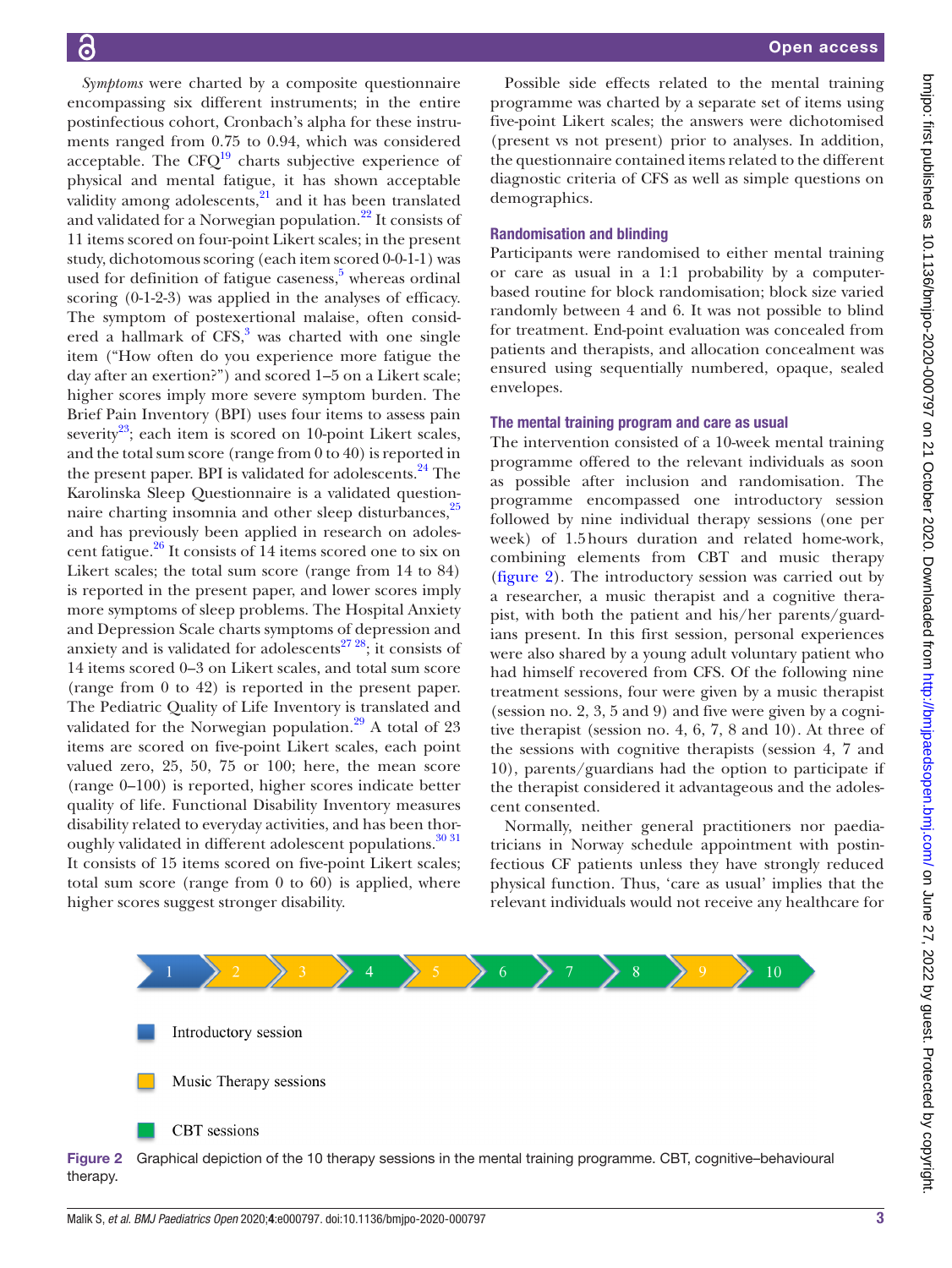their CF condition in the follow-up period apart from the follow-up visits in the present study.

# Therapists, techniques and principles in the mental training program

The mental training of all participants allocated to the intervention group was carried out by two therapists only: a child and adolescent psychiatrist holding a specialty in CBT and a Music Therapist affiliated with the Centre for Research in Music and Health at the Norwegian College of Music. Both of them had previous experiences with adolescents suffering from CF and other somatic health complaints. They participated in developing the techniques and principles of the present study; no further training was provided, but other experienced cognitive therapists and music therapists were available for supervision and discussion throughout the study period.

The first individual sessions in the mental training programme were used to chart activity and sleep patterns, altered functional abilities, withdrawal from social life and changed family dynamics. Thereafter, a variety of therapeutic principles were applied, such as psychoeducation, instructions in techniques for relaxation and visualisation by using music, challenging of automatic thoughts (primarily related to stimulus and outcome expectancies), and behavioural 'experiments'. $32$  Together with the patient, the therapist sought to identify negative

<span id="page-3-0"></span>

| <b>Background characteristics</b><br>Table 1                                            |                   |                |                 |
|-----------------------------------------------------------------------------------------|-------------------|----------------|-----------------|
|                                                                                         | Included $(n=43)$ | Eligible, not  |                 |
|                                                                                         | Treatment (n=21)  | Control (n=22) | included (n=48) |
| Sex, n (%)                                                                              |                   |                |                 |
| Male                                                                                    | 4(19)             | 6(27)          | 14 (29)         |
| Female                                                                                  | 17(81)            | 16 (73)        | 34 (71)         |
| Age, years, mean (SD)                                                                   | 17.7(1.4)         | 16.9(1.7)      | 17.4(1.4)       |
| BMI, kg/m <sup>2</sup> , mean (SD)                                                      | 22.5(3.3)         | 21.6(2.3)      | 22.1(2.7)       |
| Adheres to Canada 2003-criteria, n (%)                                                  |                   |                |                 |
| <b>Yes</b>                                                                              | 3(14)             | 7(32)          | 9(19)           |
| <b>No</b>                                                                               | 18 (86)           | 15 (68)        | 39 (81)         |
| Adheres to Fukuda-criteria, n (%)                                                       |                   |                |                 |
| Yes                                                                                     | 5(24)             | 11 (50)        | 10(21)          |
| <b>No</b>                                                                               | 16 (76)           | 11(50)         | 38 (79)         |
| Epstein-Barr virus (EBV) load, copies in blood, n (%)                                   |                   |                |                 |
| Negative (<160)                                                                         | 9(43)             | 13 (65)        | 22 (49)         |
| Low (1600-2000)                                                                         | 7(33)             | 5(25)          | 14(31)          |
| Moderate/high (>2000)                                                                   | (5(24)            | 2(10)          | 9(20)           |
| EBV-VCA-IgG, titre, median (IQR)                                                        | 152 (107)         | 181 (212)      | 175.5 (198)     |
| Blood cytotoxic T cell (CD8 <sup>+</sup> ) count, 10 <sup>6</sup> cells/L,<br>mean (SD) | 683 (248)         | 648 (232)      | 632 (253)       |
| Efficacy variables                                                                      |                   |                |                 |
| Chalder Fatigue Questionnaire, total sum score,<br>mean (SD)                            | 20.0(3.3)         | 19.4(2.9)      | 19.1(4.8)       |
| Postexertional Malaise, score, mean (SD)                                                | 2.9(1.5)          | 2.8(1.3)       | 2.7(1.2)        |
| Brief Pain Inventory, total sum score, mean (SD)                                        | 10.4(5.2)         | 13.1(4.5)      | 11.5(5.5)       |
| Karolinska Sleep Questionnaire, total sum score,<br>mean (SD)                           | 53.0 (14.9)       | 45.6 (10.7)    | 52.0 (13.4)     |
| Hospital Anxiety and Depression Scale, total sum<br>score, mean (SD)                    | 13.1(5.8)         | 16.5(6.5)      | 12.1(6.2)       |
| Paediatric Quality of Life, total average score, mean<br>(SD)                           | 67 (14)           | 62 (15)        | 70 (18)         |
| Functional Disability Inventory, total sum score,<br>mean (SD)                          | 12.2(8.8)         | 13.7(8.3)      | 10.1(10.9)      |
| Steps/day, number, mean (SD)                                                            | 7998 (4598)       | 8376 (3119)    | 9255 (3795)     |
|                                                                                         |                   |                |                 |

P values are based on  $\chi^2$  test, Fisher's exact test, Student t-test or Mann-Whitney's test, as appropriate. BMI, body mass index; VCA, Viral Capsid Antigen.

ဥ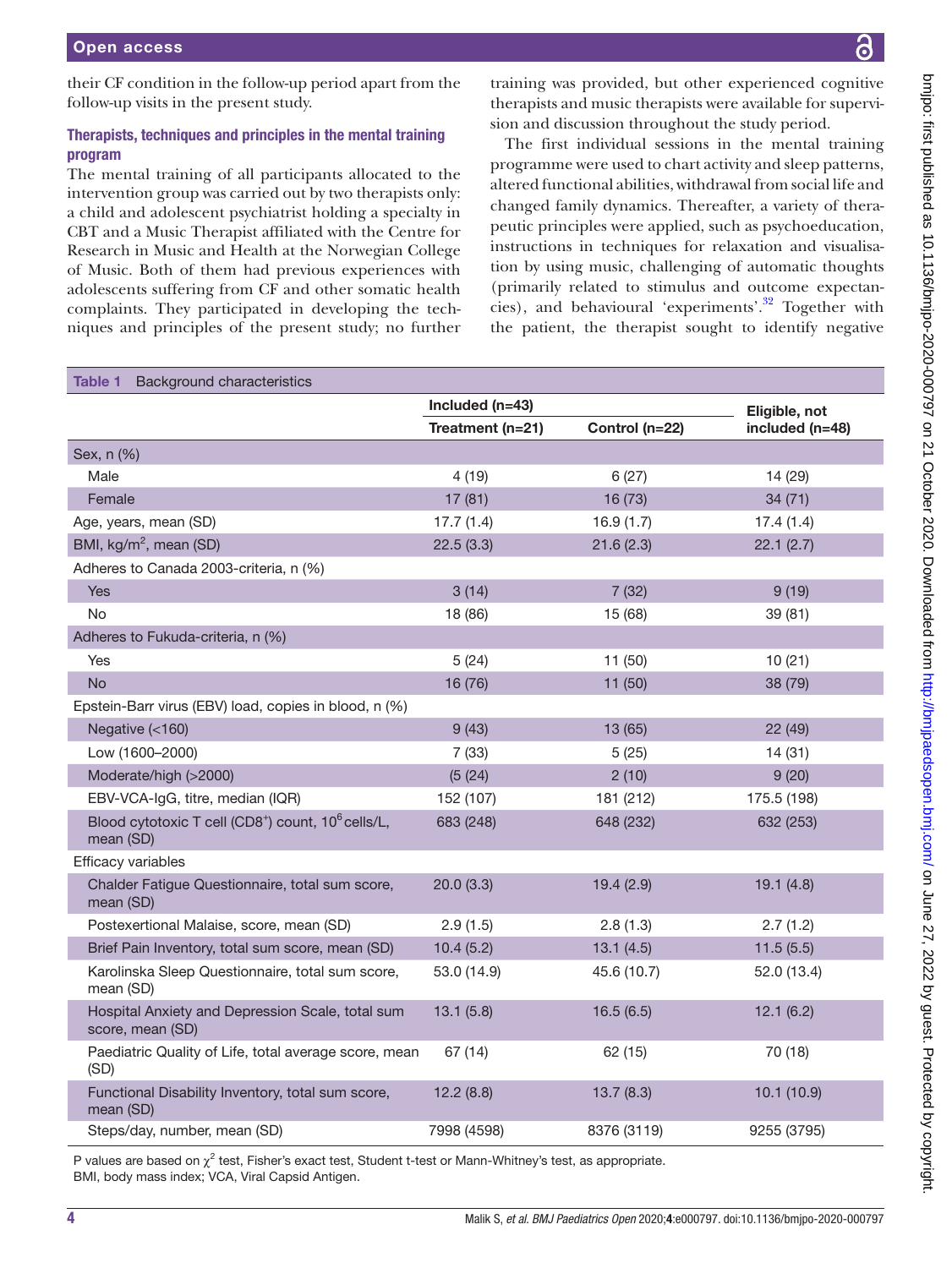<span id="page-4-0"></span>

| <b>Protocol deviations</b><br>Table 2       |                         |                |                |                |                          |               |                |               |
|---------------------------------------------|-------------------------|----------------|----------------|----------------|--------------------------|---------------|----------------|---------------|
|                                             | 3 months after baseline |                |                |                | 15 months after baseline |               |                |               |
|                                             | <b>Treatment</b>        |                | <b>Control</b> |                | <b>Treatment</b>         |               | <b>Control</b> |               |
|                                             | n                       | $\frac{0}{0}$  | $\mathsf{n}$   | $\frac{0}{0}$  | n                        | $\frac{0}{0}$ | n              | $\frac{0}{0}$ |
| Lost to follow-up                           |                         |                |                |                |                          |               |                |               |
| <b>No</b>                                   | 15                      | 71             | 21             | 95             | 13                       | 87            | 19             | 90            |
| <b>Yes</b>                                  | 6                       | 29             | 1              | 5              | $\overline{2}$           | 13            | $\overline{2}$ | 10            |
| Interruption of therapy                     |                         |                |                |                |                          |               |                |               |
| <b>No</b>                                   | 15                      | 71             | n.a            | n.a            | n.a                      | n.a           | n.a            | n.a           |
| Yes*                                        | 6                       | 29             | n.a            | n.a            | n.a                      | n.a           | n.a            | n.a           |
| Diagnosed with another chronic disorder     |                         |                |                |                |                          |               |                |               |
| No                                          | 15                      | 100            | 21             | 100            | 13                       | 100           | 19             | 100           |
| <b>Yes</b>                                  | $\Omega$                | $\mathbf 0$    | $\mathbf 0$    | 0              | $\overline{0}$           | $\Omega$      | $\overline{0}$ | $\mathbf{0}$  |
| Experienced severe illness/trauma           |                         |                |                |                |                          |               |                |               |
| <b>No</b>                                   | 15                      | 100            | 21             | 100            | 13                       | 100           | 19             | 100           |
| Yes                                         | $\Omega$                | 0              | 0              | 0              | 0                        | 0             | 0              | $\Omega$      |
| Receiving other therapy for chronic fatigue |                         |                |                |                |                          |               |                |               |
| No                                          | 15                      | 100            | 21             | 100            | 12                       | 92            | 19             | 100           |
| <b>Yes</b>                                  | $\Omega$                | $\overline{0}$ | $\overline{0}$ | $\overline{0}$ | 1                        | 8             | $\overline{0}$ | $\Omega$      |

\*The six individuals that interrupted therapy were the same individuals that were lost to follow up in the intervention group. n.a, not applicable.

thoughts and feelings, and to motivate for mental effort/ activity to control such negative thoughts and feelings. Cognitive therapy sessions typically blend content and process issues to help make effective changes in attitudes, beliefs and expectations. Collaborative empiricism, guided discovery and the Socratic method provide a comprehensive framework for the processes involved in therapy, while remaining aligned with the core concepts of cognitive therapy[.33](#page-9-21) A central principle throughout the training programme was to achieve *therapeutic alliance*, which may have a strong impact on treatment effect.

The treatment programme assumes active participation from the patient between the sessions, and the therapists tried to communicate the necessity of individual effort. Parents/guardians are the most essential caregivers for the patient, and can in a positive way motivate the patient and provide guidance through the principles and specific techniques which were introduced in the treatment programme. At the same time, parents/guardians may also strengthen a negative illness behaviour and disease attribution, which in turn may have a negative impact on the prognosis. Therefore, it was of great importance to involve the parents/guardians in the treatment programme. Therapist fidelity was ensured by a protocol (see [online supplemental file 1\)](https://dx.doi.org/10.1136/bmjpo-2020-000797) detailing the content of every therapy session, $3^2$  as well as close supervision from senior research collaborators.

As compared with existing CBT protocols for  $CFS$ ,<sup>[5 6](#page-8-2)</sup> the present mental training programme deviated mainly on the following points:

- *Music therapy* was integrated with traditional cognitive techniques.
- ► *Emotions* were focused to a greater extent, and specific techniques (such as mindful presence and visualisation) were introduced to increase access to positive feelings.
- ► *Unconscious/automatic experiences* were given more attention. Consequently, a fixed plan for graded activity was not an integrated part in the programme, whereas spontaneous experiences not involving conscious planning were encouraged.
- ► There was an *individual adaption* regarding specific psychological issues, and *parents/guardians* were included in some of the treatment sessions.

# Effect monitoring

Assessment of beneficial and possible harmful effects was carried out 3months after inclusion (ie, immediately after completion of the mental training programme), and 15months after inclusion. Endpoints included steps/day count during seven consecutive days, symptoms (such as fatigue, postexertional malaise, pain) and quality of life/ functional capacity. Recovery was defined as being classified as non-CF (ie, dichotomised response<4on the CFQ)

# Patient and public involvement

Representatives from the patient organisation 'Recovery Norway' as well as representatives from the 'Youth Council' at Dept. of Paediatrics and Adolescent Medicine, Akershus University Hospital, Norway, were involved in the design of the present study. Also, we received input from a group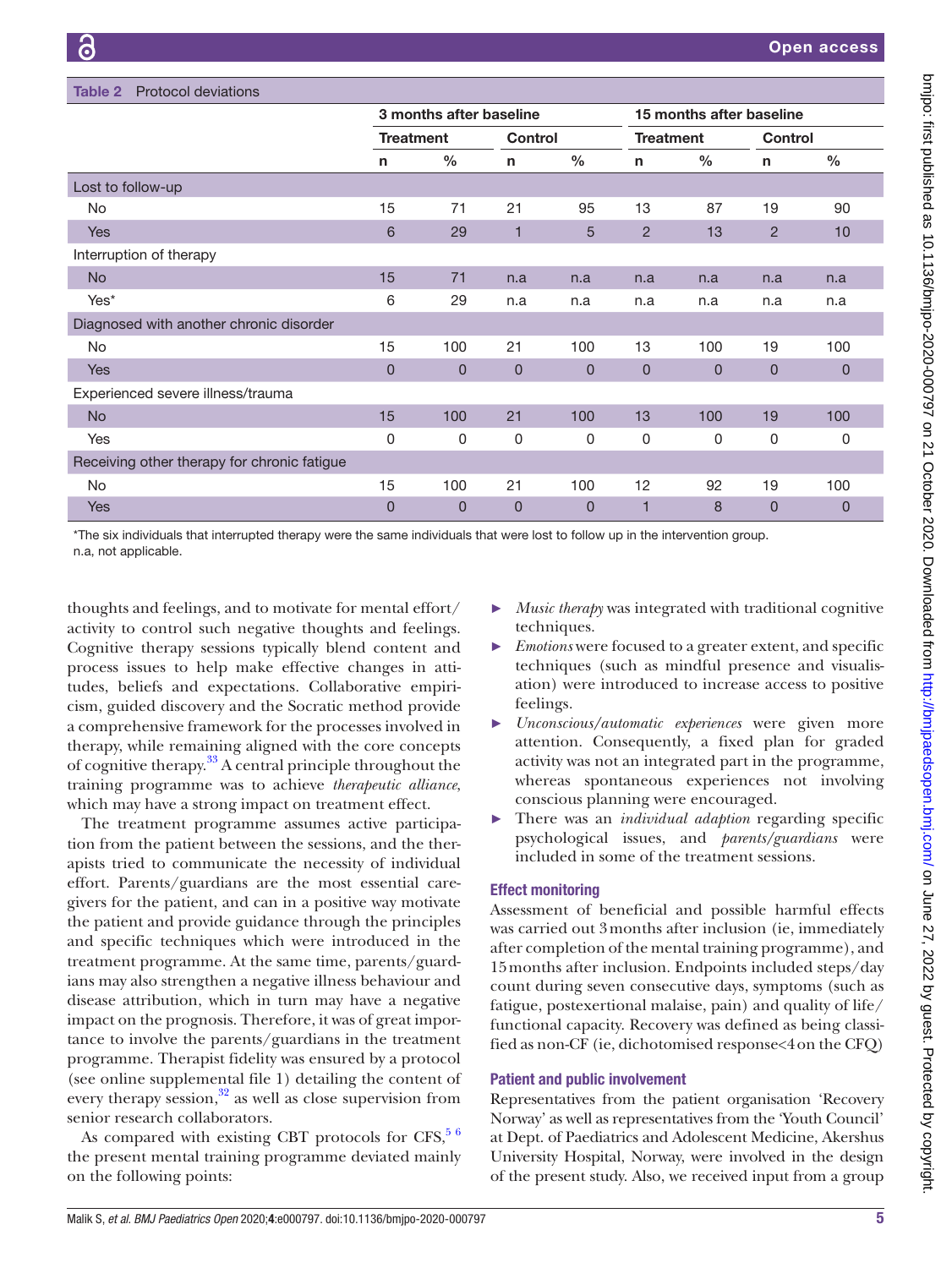|  | Table 3 Outcome of the mental training programme intervention |
|--|---------------------------------------------------------------|

<span id="page-5-0"></span>

|                              | 3 months after baseline       |                               | 15 months after baseline                     |                          |  |  |
|------------------------------|-------------------------------|-------------------------------|----------------------------------------------|--------------------------|--|--|
|                              | Intention to treat            | Per protocol                  | Intention to treat                           | Per protocol             |  |  |
| CFQ-total sum score          |                               |                               |                                              |                          |  |  |
| Treatment group, mean        | 18.8                          | 19.0                          | 15.4                                         | 14.3                     |  |  |
| Control group, mean          | 20.5                          | 20.3                          | 18.1                                         | 18.1                     |  |  |
| Difference (95% CI)          | $-1.8$ (-6.4 to 2.9)          | $-1.4$ ( $-5.3$ to 2.6)       | $-2.7$ ( $-8.5$ to 3.2)                      | $-3.8$ ( $-9.6$ to 2.1)  |  |  |
| Postexertional malaise-score |                               |                               |                                              |                          |  |  |
| Treatment group, mean        | 2.6                           | 2.4                           | 2.0                                          | 1.7                      |  |  |
| Control group, mean          | 3.0                           | 2.9                           | 2.4                                          | 2.1                      |  |  |
| Difference (95% CI)          | $-0.4$ ( $-1.1$ to 0.4)       | $-0.5$ ( $-1.1$ to 0.01)      | $-0.4$ ( $-1.1$ to 0.4)                      | $-0.4$ ( $-1.0$ to 0.3)  |  |  |
| BPI-total sum score          |                               |                               |                                              |                          |  |  |
| Treatment group, mean        | 12.4                          | 10.7                          | 13.0                                         | 12.9                     |  |  |
| Control group, mean          | 12.2                          | 12.4                          | 11.7                                         | 11.0                     |  |  |
| Difference (95% CI)          | $0.2$ (-5.3 to 5.7)           | $-1.7$ ( $-5.1$ to 1.6)       | 1.4 $(-4.5 \text{ to } 7.3)$                 | 1.9 ( $-2.5$ to 6.3)     |  |  |
| KSQ-total sum score          |                               |                               |                                              |                          |  |  |
| Treatment group, mean        | 45.8                          | 44.2                          | 42.1                                         | 41.1                     |  |  |
| Control group, mean          | 46.7                          | 47.9                          | 44.4                                         | 44.6                     |  |  |
| Difference (95% CI)          | $-0.9$ ( $-9.9$ to 8.1)       | $-3.8$ ( $-10.9$ to 3.4)      | $-2.4$ ( $-14.7$ to 10.0)                    | $-3.5$ ( $-14.4$ to 7.4) |  |  |
| HADS-total sum score         |                               |                               |                                              |                          |  |  |
| Treatment group, mean        | 14.4                          | 13.9                          | 12.0                                         | 10.0                     |  |  |
| Control group, mean          | 14.6                          | 14.2                          | 13.3                                         | 12.4                     |  |  |
| Difference (95% CI)          | $-0.2$ ( $-5.0$ to 4.5)       | $-0.3$ ( $-3.8$ to 3.2)       | $-1.3$ ( $-7.2$ to 4.6)                      | $-2.4$ ( $-6.0$ to 1.3)  |  |  |
| PedsQL-total average score   |                               |                               |                                              |                          |  |  |
| Treatment group, mean        | 66.2                          | 69.8                          | 72.4                                         | 75.9                     |  |  |
| Control group, mean          | 64.9                          | 66.6                          | 71.7                                         | 74.4                     |  |  |
| Difference (95% CI)          | 1.3 $(-9.5 \text{ to } 12.0)$ | $3.2$ (-4.1 to 10.5)          | $0.7$ (-14.1 to 15.4)                        | 1.4 (-9.2 to 12.0)       |  |  |
| FDI-total sum score          |                               |                               |                                              |                          |  |  |
| Treatment group, mean        | 12.7                          | 11.0                          | 11.4                                         | 7.4                      |  |  |
| Control group, mean          | 12.1                          | 12.8                          | 10.5                                         | 10.7                     |  |  |
| Difference (95% CI)          | $0.6$ (-4.3 to 5.5)           | $-1.8$ ( $-5.5$ to 1.9)       | $0.9$ (-6.5 to 8.3)                          | $-3.3$ ( $-9.0$ to 2.4)  |  |  |
| Steps per day-number         |                               |                               |                                              |                          |  |  |
| Treatment group, mean        | 7217                          | 6198                          | 5680                                         | 7540                     |  |  |
| Control group, mean          | 8515                          | 8257                          | 7587                                         | 7782                     |  |  |
| Difference (95% CI)          | $-1298 (-4874 to$<br>2278)    | $-2059$ ( $-3698$ to<br>-421) | $-1908$ (-9853 to 6037) -242 (-2944 to 2460) |                          |  |  |

All analyses in the intention to treat columns are based on multiple imputation (55 iterations). Means and differences 3 months and 15 monhts after baseline are estimated from the parameters of the general linear model. Model diagnostics was performed by visual inspection of residual plots.

BPI, BriefPain Inventory; CFQ, Chalder Fatigue Questionnaire; FDI, Functional Disability Inventory; HADS, Hospital Anxiety and Depression Scale; KSQ, Karolinska Sleep Questionnaire; PedsQL, Paediatric Quality of Life inventory.

of adolescent CFS/ME sufferers and their next-of-kin through a pilot test of modified CBT. We carefully assessed the burden of the trial interventions on patients. We intend to disseminate main results to the trial participants, as well as to relevant patient organisations and other stakeholders.

# Power considerations and statistical analyses

In a previous research project from our institution, CFS adolescents had a mean (SD) steps/day count of

approximately 4500 (2400), and a mean (SD) CFQ total score of 19.1  $(6.3)$ .<sup>34</sup> This given, more than 120 participants would be needed in order to detect a moderate effect size (Cohen's d≈0.5), such as an increase in steps/ day of 1200 or a reduction in CFQ total score of 3 (α=0.05, β=0.2). In the present study, the total number of eligible individuals were 91 (defined as CF cases 6months after acute EBV infection), and only 43 consented to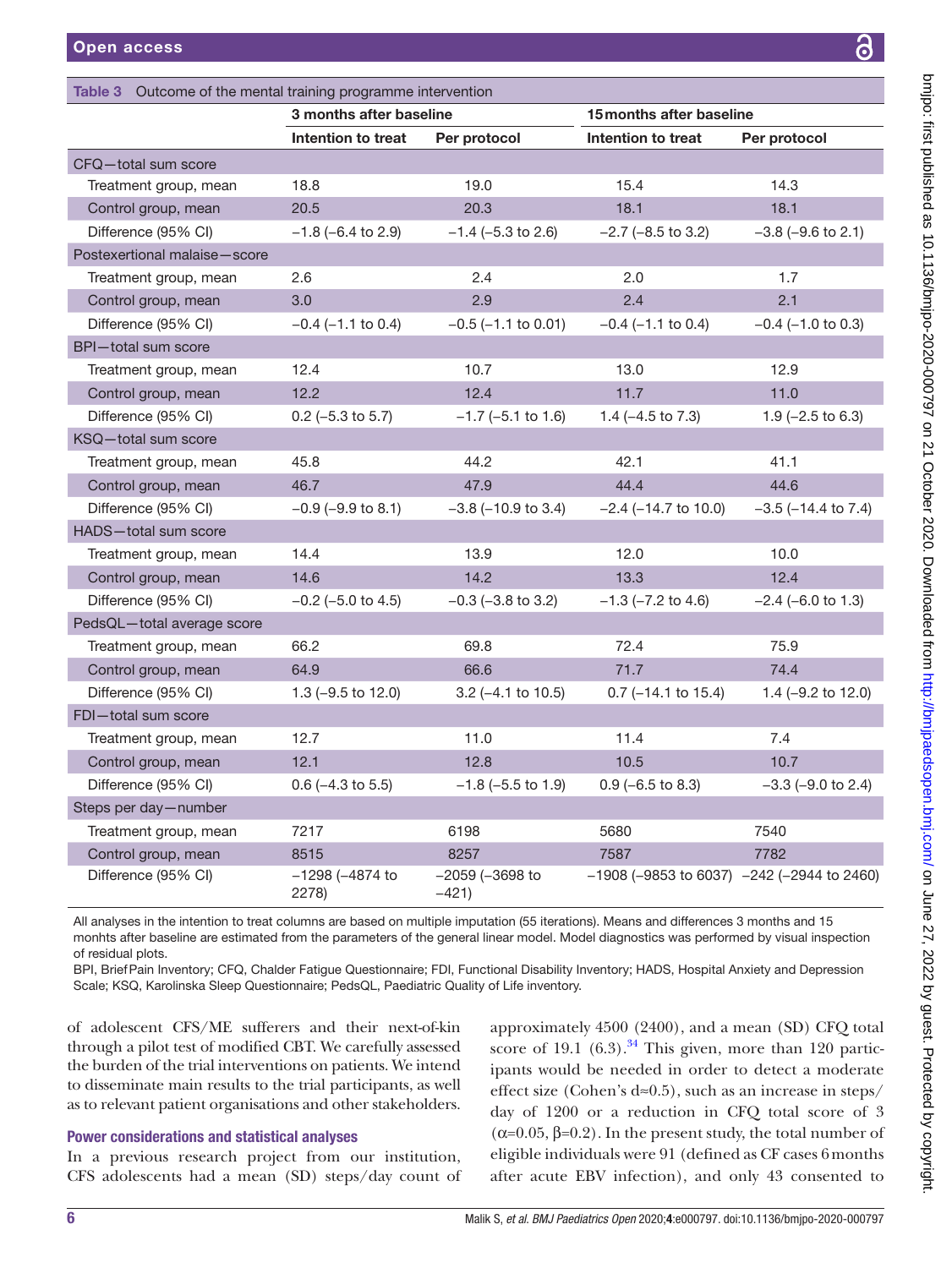

<span id="page-6-0"></span>Figure 3 Development of steps/day and fatigue score over time in the intervention group (red) and the control group (blue), based on imputed data sets. The grey area represent the time period in which the mental training programme was provided. EBV, Epstein-Barr virus.

inclusion. Hence, the study was strongly underpowered regarding efficacy.

All statistical analyses were carried out using SPSS statistical software (IBM SPSS Statistic 26). The 'full analysis set' (all randomised participants) was used for intentionto-treat analyses of efficacy (see [online supplemental](https://dx.doi.org/10.1136/bmjpo-2020-000797) [file 2](https://dx.doi.org/10.1136/bmjpo-2020-000797)). A total of 55% of the included cases had missing data points. A convenient 'rule of thumb' suggests that the number of imputations should be similar to the percentage of cases that are incomplete[.35](#page-9-23) Thus, multiple imputation with 55 iterations was performed using the procedure implemented in SPSS. For normally distributed variables with definite minimum and maximum, constraints were defined. In addition, a non-imputed dataset was used for per-protocol analyses. Continuous variables were reported as means or medians, as appropriate. Categorical variables were reported as numbers

and percentages. General linear models (ANCOVA, analysis of covariance) were used for analyses of treatment effect; the baseline values of each efficacy endpoint were included as covariates. Safety data were summarised descriptively through appropriate data tabulations and descriptive statistics.

# RESULTS

A total of 91 individuals from the postinfectious cohort study were classified as CF cases and thus eligible for inclusion in the present study ([figure](#page-1-0) 1). More than half of the eligible individuals (n=48) did not consent to participation, mainly because they were concerned over school absence due to therapy sessions, leaving a total of 43 individuals for inclusion and randomisation; 21 were allocated to the intervention (mental training) arm, and 22 to the control (care as usual) arm. Background characteristics and baseline efficacy variables were similar between the included and the non-included group [\(table](#page-3-0) 1).

A total of seven individuals were lost to follow-up during the first 3months of the study. Six of these individuals were allocated to the intervention group, and they all left the study prior to or immediately after therapy startup, again reporting concern over school absence as the main reason. Thus, there was a total of 15 participants in the intervention group and 21 in the control group for endpoint evaluation at 3months follow-up. No other protocol deviations were registered during the first 3months of the study [\(table](#page-4-0) 2). Of the 15 individuals completing the mental training programme, the number of attended therapy sessions divided by the total number of therapy sessions was 99% (one music therapy session missing in one individual); thus, compliance with appointments was high among those who stayed in the programme. We do not have data on compliance with recommended homework in-between appointments.

In intention-to-treat analyses, the primary endpoint (number of steps/day) did not differ significantly between the intervention group and the control group [\(table](#page-5-0) 3, [figure](#page-6-0) 3). Also, secondary outcome measures were not significantly different among the two groups. However, most symptom scores tended to favour the

<span id="page-6-1"></span>

| Number of recovered patients 3 and 15 months after baseline<br>Table 4 |                         |                |    |               |                          |    |               |               |  |
|------------------------------------------------------------------------|-------------------------|----------------|----|---------------|--------------------------|----|---------------|---------------|--|
|                                                                        | 3 months after baseline |                |    |               | 15 months after baseline |    |               |               |  |
|                                                                        | <b>Recovered</b>        | Not recovered  |    |               | <b>Recovered</b>         |    | Not recovered |               |  |
|                                                                        | n                       | $\frac{0}{0}$  | n  | $\frac{0}{0}$ | n                        | %  | n             | $\frac{0}{0}$ |  |
| Treatment group                                                        |                         | 21             |    | 79            | 8                        | 62 | $\mathbf b$   | 38            |  |
| Control group                                                          | Δ                       | 20             | 16 | 80            |                          | 37 | 12            | 63            |  |
| Total                                                                  |                         | 2 <sub>1</sub> | 27 | 79            | 15                       | 47 |               | 53            |  |

Recovery was defined as a total sum score ≤3on the Chalder Fatigue Questionnaire (each item scored 0-0-1-1), analogous to the case definition of chronic fatigue used as inclusion criterion in the present study. P values are based on Fisher's exact test or  $\chi^2$  test, as appropriate.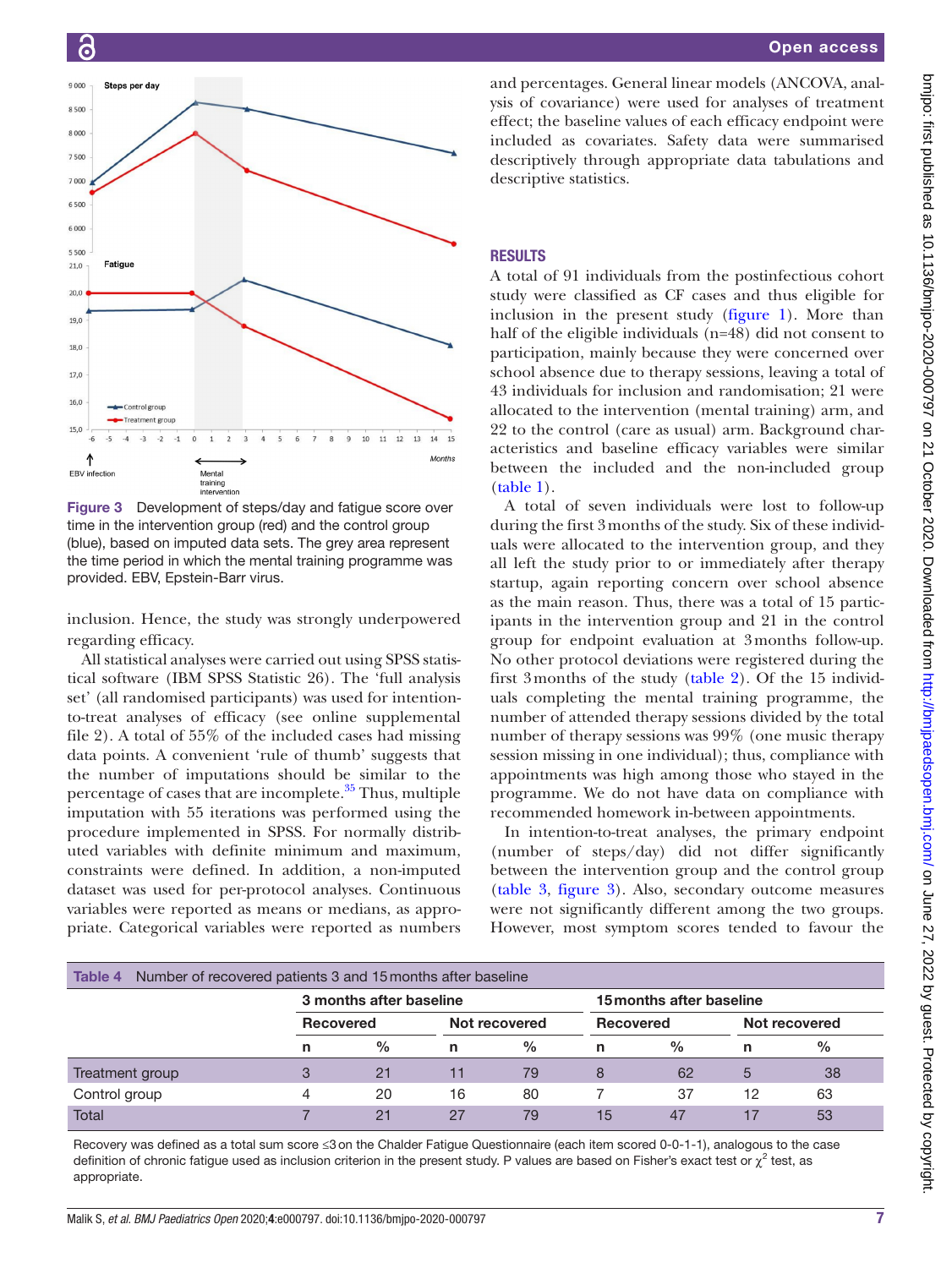<span id="page-7-0"></span>Table 5 Adverse effects, self-reported

|                                      | 3 months after baseline  |                |                           |                | 15 months after baseline |                |                |             |
|--------------------------------------|--------------------------|----------------|---------------------------|----------------|--------------------------|----------------|----------------|-------------|
|                                      | <b>Treatment</b>         |                | <b>Control</b>            |                | <b>Treatment</b>         |                | <b>Control</b> |             |
|                                      | n                        | $\frac{0}{0}$  | n                         | $\%$           | n                        | $\frac{0}{0}$  | $\mathsf{n}$   | $\%$        |
| Total                                |                          |                |                           |                |                          |                |                |             |
| <b>No</b>                            | $\mathsf g$              | 60             | 12                        | 57             | $\boldsymbol{9}$         | 69             | 14             | 74          |
| Yes                                  | 6                        | 40             | $\overline{9}$            | 43             | $\overline{4}$           | 31             | 5              | 26          |
| More fatigued                        |                          |                |                           |                |                          |                |                |             |
| <b>No</b>                            | 13                       | 87             | 18                        | 86             | 13                       | 100            | 18             | 95          |
| Yes                                  | $\overline{2}$           | 13             | 3                         | 14             | $\mathsf 0$              | $\mathbf 0$    | 1              | 5           |
| More attention problems              |                          |                |                           |                |                          |                |                |             |
| <b>No</b>                            | 13                       | 87             | 15                        | 71             | 12                       | 92             | 17             | 89          |
| Yes                                  | $\overline{2}$           | 13             | $6\phantom{1}$            | 29             | $\mathbf{1}$             | $\delta$       | $\overline{2}$ | 11          |
| More pain                            |                          |                |                           |                |                          |                |                |             |
| <b>No</b>                            | 15                       | 100            | 18                        | 86             | 13                       | 100            | 18             | 95          |
| Yes                                  | $\mathsf 0$              | $\mathbf 0$    | $\ensuremath{\mathsf{3}}$ | 14             | $\mathsf 0$              | $\mathbf 0$    | 1              | 5           |
| More sad/depressed                   |                          |                |                           |                |                          |                |                |             |
| No                                   | 11                       | 73             | 20                        | 95             | 10                       | 77             | 19             | 100         |
| Yes                                  | $\overline{\mathcal{L}}$ | 27             | $\blacksquare$            | 5              | 3                        | 23             | $\bf 0$        | $\mathbf 0$ |
| Less schoolwork                      |                          |                |                           |                |                          |                |                |             |
| <b>No</b>                            | 14                       | 93             | 17                        | 85             | 11                       | 92             | 16             | 89          |
| Yes                                  | 1                        | $\overline{7}$ | 3                         | 15             | 1                        | 8              | $\overline{c}$ | 11          |
| Any incident of self-harm            |                          |                |                           |                |                          |                |                |             |
| No                                   | 14                       | 93             | 21                        | 100            | 13                       | 100            | 19             | 100         |
| Yes                                  | $\mathbf{1}$             | $\overline{7}$ | $\mathbf{0}$              | $\overline{0}$ | $\mathbf 0$              | $\overline{0}$ | $\mathbf{0}$   | $\mathbf 0$ |
| Any thoughts/fantacies about suicide |                          |                |                           |                |                          |                |                |             |
| <b>No</b>                            | 15                       | 100            | 20                        | 100            | 13                       | 100            | 18             | 95          |
| Yes                                  | 0                        | $\mathbf 0$    | $\mathsf 0$               | $\mathbf 0$    | 0                        | $\mathbf 0$    | 1              | 5           |

intervention group whereas physical activity tended to be higher in the control group.

An additional four individuals were lost to follow-up during the upcoming year, leaving a total of 13 in the intervention group and 19 in the control group for assessment 15months after inclusion. There were no clear differences for any outcome variables ([table](#page-5-0) 3, [figure](#page-6-0) 3). However, there was a trend towards higher recovery rate with a total of 8 (62 %) recovered individuals in the treatment group, as compared with a total of 5 (39 %) recovered individuals in the control group [\(table](#page-6-1) 4).

As for possible harmful effects, there were no important differences between the intervention group and the control group ([table](#page-7-0) 5).

# **DISCUSSION**

This study shows that a mental training programme combining music therapy and CBT for postinfectious CF is feasible. However, the study was strongly underpowered and should be considered exploratory; a full-scale clinical trial with sufficient statistical power would be

necessary to evaluate efficacy. In further research, participants' concern regarding school absence due to therapy sessions should be properly addressed to secure recruitment.

Most CBT treatment protocols for CF and CFS encompass an element of increased physical activity over time,  $5<sup>6</sup>$ and graded exercise therapy (GET) in itself is shown to have beneficial effects in CFS. $36\,37$  Our mental training programme did not contain this element, which may explain why physical activity to our surprise actually tended to decline in the intervention group during the treatment period. Interestingly, we observed a concurrent tendency of improvement of many symptom scores, including fatigue and postexertional malaise, in the intervention group. This is in line with own experiences of patients with CSF, often reporting an initial worsening of symptoms during physical exercise which in turn might contribute to the strong controversy over studies that recommend GET in patients with  $CSF<sup>3839</sup>$  Thus, the therapeutic approach applied in the present study might be more acceptable from a patient perspective.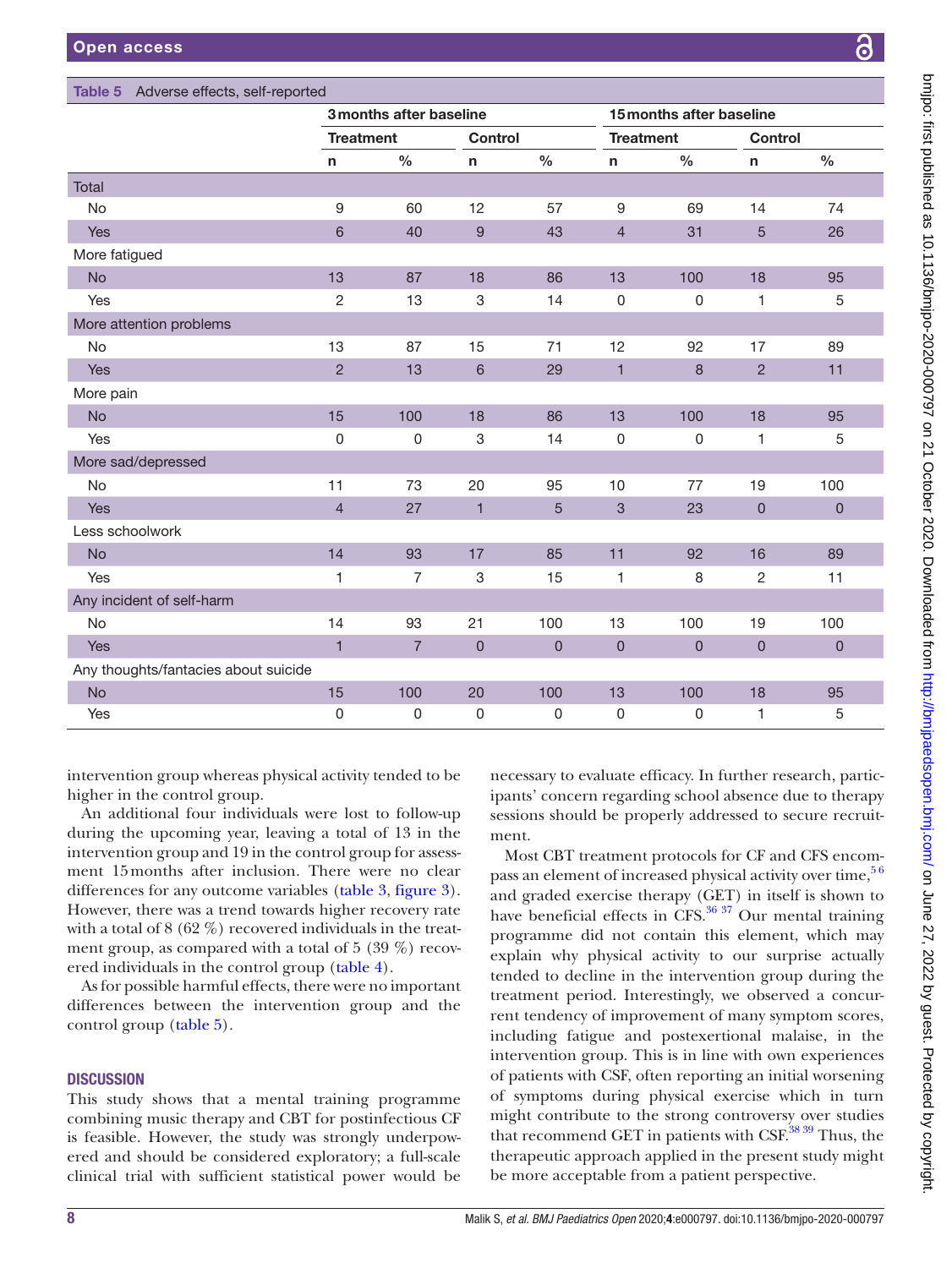It has been demonstrated that postinfectious CF tends to recover spontaneously<sup>[1](#page-8-0)</sup>; thus, only a small minority of patients develop CFS over time. Accordingly, in the present study, we observed symptom improvement over time in both the intervention group and the control group. Thus, a modest beneficial effect of the mental training programme might have been somewhat 'diluted' by the natural course of the postinfectious CF phenomenon. That said, the increased recovery rate after 15months in the intervention group might indicate that mental training for postinfectious CF is clinically useful. This can only be determined in a full-scale clinical trial. Such a trial should be sufficiently powered to determine effects in the subgroup of CF individuals that adhere to diagnostic criteria of CFS. The low number of participants in the present study precluded us from performing such subgroup analyses.

In the present study, the compliance with appointments among those who completed the intervention was high, and the incidence of self-reported adverse events was very low and almost identical among the intervention group and the control group. Taken together, this suggests that the intervention was well tolerated, corroborating results from a recently published qualitative study which reported high levels of satisfaction among those that received the mental training programme. $4$ We cannot rule out that the drop-out of six individuals in the intervention group before or immediately after startup of therapy was due to low tolerability in these participants. However, more probably, this loss to follow-up had the same cause as the poor recruitment of eligible patients into the study. The most likely explanation for these two phenomena is the introduction of a nationwide high-school sick leave precept during the study period. This precept initiated public controversies, and—in the context of the present study—caused a lot of concern among the eligible adolescents about participating in a mental training programme that would inevitably result in some school absence. This underlines the importance of considering similar contextual hindrances in the event of a future full-scale clinical trial. Furthermore, given this explanation, we assume the risk of strong selection bias to be rather low, as is supported from the lack of differences between the included and the non-included group for background and efficacy variables.

### Strengths and limitations

Strengths of this study are the relatively homogeneous group of adolescent participants with the same infectious precipitation of CF and with no known comorbidities. Weaknesses encompass the poor recruitment leaving the study strongly underpowered, lack of formal fidelity checking among the therapists, and the lack of data regarding compliance with recommended homework in-between appointments.

# **CONCLUSION**

An intervention study of combined CBT and music therapy in postinfectious CF is feasible. A fully powered trial is needed to evaluate efficacy. Participants' concern regarding school absence should be properly addressed to secure recruitment.

#### Author affiliations

<sup>1</sup> Pediatrics, Akershus University Hospital, Oslo, Norway

<sup>2</sup>Institutt for klinisk medisin, Universitetet i Oslo, Oslo, Norway

3 Barne- og Ungdomsklinikken, Akershus Universitetssykehus HF, Lorenskog, **Norway** 

4 Department of Pediatrics and Adolescent Medicine, Drammen Hospital, Drammen, Norway

5 Center for Music and Health, Norwegian College of Music, Oslo, Norway <sup>6</sup>Department of Public Health and Nursing, NTNU-Norwegian University of Science and Technology, Trondheim, Norway

Acknowledgements The authors thank Stine Andersen Ness for invaluable secretary assistance.

Contributors SM, TTA, MP and JM collected clinical data, contributed to study design and participated in data analyses. GT and BvR contributed to study design. ES supervised statistical analyses. VBW conceived of the study, contributed to study design and participated in data analyses. All authors contributed to data interpretation and drafting of the manuscript.

Funding This study was supported by the Health South–East Hospital Trust, Norway, grant ID 2017123.

Competing interests None declared.

Patient and public involvement Patients and/or the public were involved in the design, or conduct, or reporting, or dissemination plans of this research. Refer to the Methods section for further details.

Patient consent for publication Not required.

Ethics approval The study was approved by The Norwegian National Committee for Ethics in Medical Research. Participation was based upon informed consent from all participants and (if younger than 16 years) their parents/guardians.

Provenance and peer review Not commissioned; externally peer-reviewed. This is an amended, republished version of a retracted paper: [http://dx.doi.org/10.1136/](http://dx.doi.org/10.1136/bmjpo-2019-000620) [bmjpo-2019-000620](http://dx.doi.org/10.1136/bmjpo-2019-000620).

Data availability statement Data are available upon reasonable request. The datasets used and/or analysed during the current study are available from the corresponding author on reasonable request.

Open access This is an open access article distributed in accordance with the Creative Commons Attribution Non Commercial (CC BY-NC 4.0) license, which permits others to distribute, remix, adapt, build upon this work non-commercially, and license their derivative works on different terms, provided the original work is properly cited, appropriate credit is given, any changes made indicated, and the use is non-commercial. See:<http://creativecommons.org/licenses/by-nc/4.0/>.

#### ORCID iD

Vegard Bruun Wyller <http://orcid.org/0000-0002-2537-7782>

### **REFERENCES**

- <span id="page-8-0"></span>1 Hickie I, Davenport T, Wakefield D, *et al*. Post-infective and chronic fatigue syndromes precipitated by viral and non-viral pathogens: prospective cohort study. *[BMJ](http://dx.doi.org/10.1136/bmj.38933.585764.AE)* 2006;333:575.
- 2 Katz BZ, Shiraishi Y, Mears CJ, *et al*. Chronic fatigue syndrome after infectious mononucleosis in adolescents. *[Pediatrics](http://dx.doi.org/10.1542/peds.2008-1879)* 2009;124:189–93.
- <span id="page-8-1"></span>3 Institute of Medicine. *Beyond myalgic Encephalomyelitis/Chronic fatigue syndrome: redefining an illness*. Washington, DC: The National Academies Press, 2015. <http://www.iom.edu/mecfs>
- 4 Royal College of Paediatrics and Child Health. *Evidence based guidelines for the management of CFS/ME (chronic fatigue syndrome/myalgic encephalopathy) in children and young adults*. London: Royal College of Paediatrics and Child Health, 2004.
- <span id="page-8-2"></span>5 White PD, Goldsmith KA, Johnson AL, *et al*. Comparison of adaptive pacing therapy, cognitive behaviour therapy, graded exercise